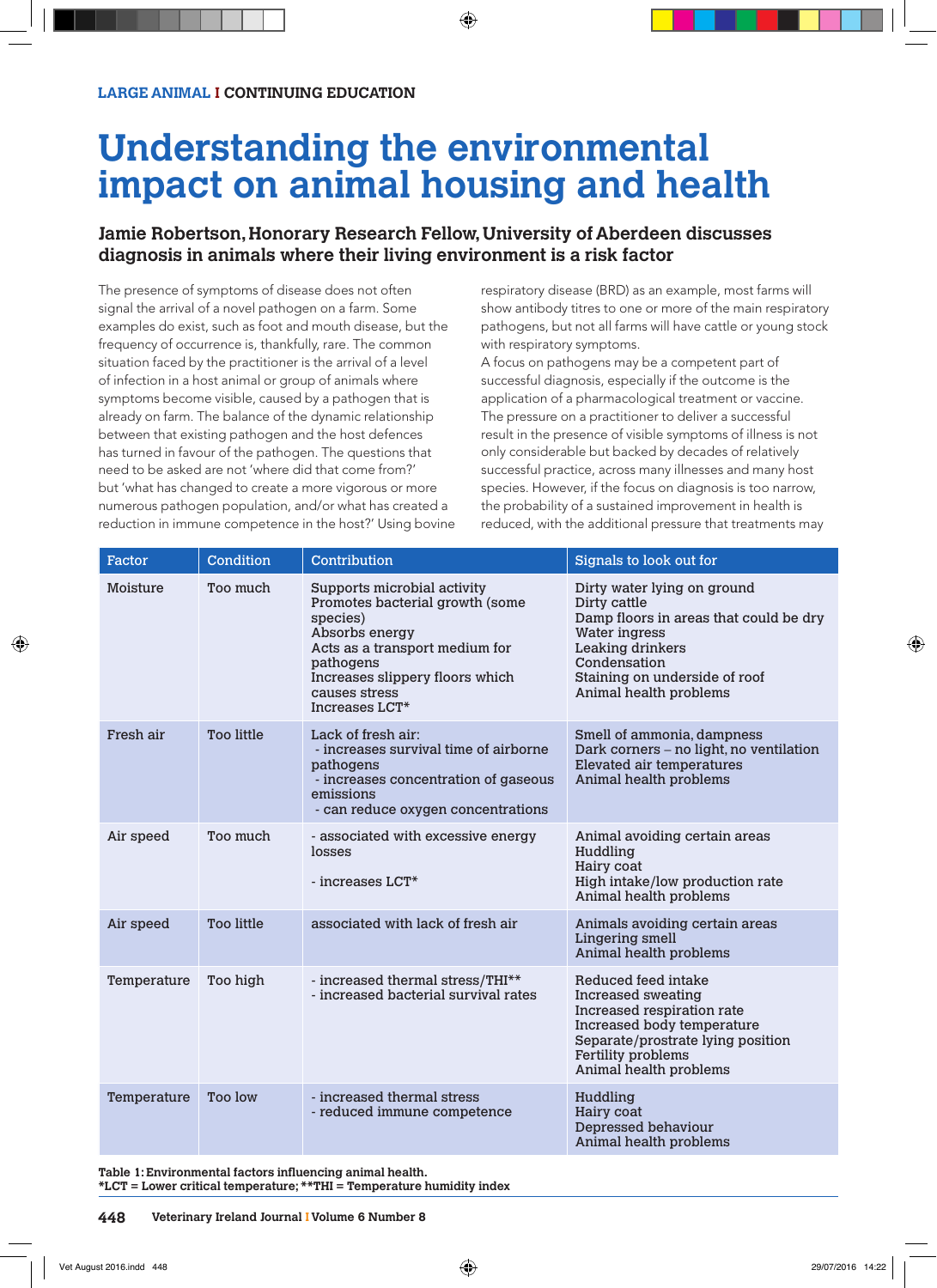## **CONTINUING EDUCATION I LARGE ANIMAL**

not be as successful as expected because other significant factors have been ignored. And so we enter a situation where vaccines may not be fully efficacious, or where bacteria become more resistant, or the competence of the practitioner is questioned.

Most of the costly diseases of livestock fluctuate between hidden, chronic, and acute status, and examination of the role of non-pathogenic factors should be part of an obligatory (mental) exercise to, at least, eliminate them from the diagnostic process. Available nutrients? Check. Digestible nutrients? Check. Competent water access and quality? Check. The list of relevant variables is not large and should not be ignored. For example, two areas that are constantly mentioned as important for animal health and spectacularly ignored in reality are biosecurity and hygiene. Both can provide critical control of pathogens leaking from one group of animals to another, and whilst some farms do a good job, most seem to ignore the fact that the quality of either process is completely dominated by the weakest link. The focus may be on the pathogen, but the prevalence of good practice is low. Do we really have to carry out a research project to measure the association between competent hygiene practice in, eg. calf housing and the attrition rate of scours?

Aside from nutrition, from foetal growth to adult immunecompetence, the widest area for potential support of animal health are the environmental factors, specifically because they have significant impact on both the hosts and the pathogens. If environmental factors interfere with pathogen survival, there is a direct influence on the available dose of pathogens, and therefore, a direct influence on the probability of causal infection. Using cattle respiratory

disease, again, as a broad example, the winter climate of Ireland and most of the UK is significantly supportive of BRD pathogens because the survival rate outside the host is higher at higher relative humidities (RH) than in the low humidities of sub-zero ambient temperatures in winter Europe and North America. Many gram-negative bacteria relevant to animal health are at peak survival rates in the 50-80% RH zone of our normal climate. Fresh air is also a key factor in the survival rate of relevant pathogens, with 100% fresh air having a kill rate that is 10-20 times faster than 50% fresh air.

The impact of the environment on animal productivity and health is indirect (via plant growth, nutrient density, and the influence on pathogen survival, above) and direct (via predictable physiological pathways). The main factors are:

- Temperature;
- Moisture:
- Fresh air; and
- Air speed.

The possible impact of these factors is simply described in Table 1 below (adapted from EBLEX 2013a).

#### **TEMPERATURE**

All warm-blooded animals have a ambient temperature zone that causes no additional physiological pressure; the thermoneutral zone. The thermoneutral zone is delineated by the lower critical temperature (LCT), below which an animal has to burn additional energy to maintain homeostasis, and the upper critical temperature (UCT), above which an animal will alter behaviour and reduce food intake. Extended periods out with the thermoneutral zone become inefficient, in terms of productivity, and also

| <b>Metabolisability</b> | Live-weight gain | <b>LCT oC</b>                |                     |        |
|-------------------------|------------------|------------------------------|---------------------|--------|
|                         |                  | 100kg heifers of large breed |                     |        |
|                         |                  | Air speed                    | Damp bed            |        |
|                         | Kg/d             | 0.5 <sub>m</sub> /s          | 2.0 <sub>m</sub> /s |        |
|                         |                  |                              |                     |        |
| 0.5                     | $\mathbf 0$      | 11.9                         | 20.9                | 17.9   |
|                         | 0.25             | 8.2                          | 17.2                | 14.2   |
|                         | 0.5              | 3.1                          | 12.1                | 9.1    |
|                         | 0.75             | $-4.2$                       | 4.8                 | 1.8    |
|                         | $\mathbf{1}$     | $-15.5$                      | $-6.5$              | $-9.5$ |
|                         |                  |                              |                     |        |
| 0.7                     | $\mathbf 0$      | 14.7                         | 23.7                | 20.7   |
|                         | 0.25             | 12.6                         | 21.6                | 18.6   |
|                         | 0.5              | 10                           | 19                  | 16     |
|                         | 0.75             | 6.6                          | 15.6                | 12.6   |
|                         | $\mathbf{1}$     | 2.2                          | 11.2                | 8.2    |

**Table 2: Impact of diet, growth rate, air speed and moisture on LCT (adapted from Bruce, 1986).**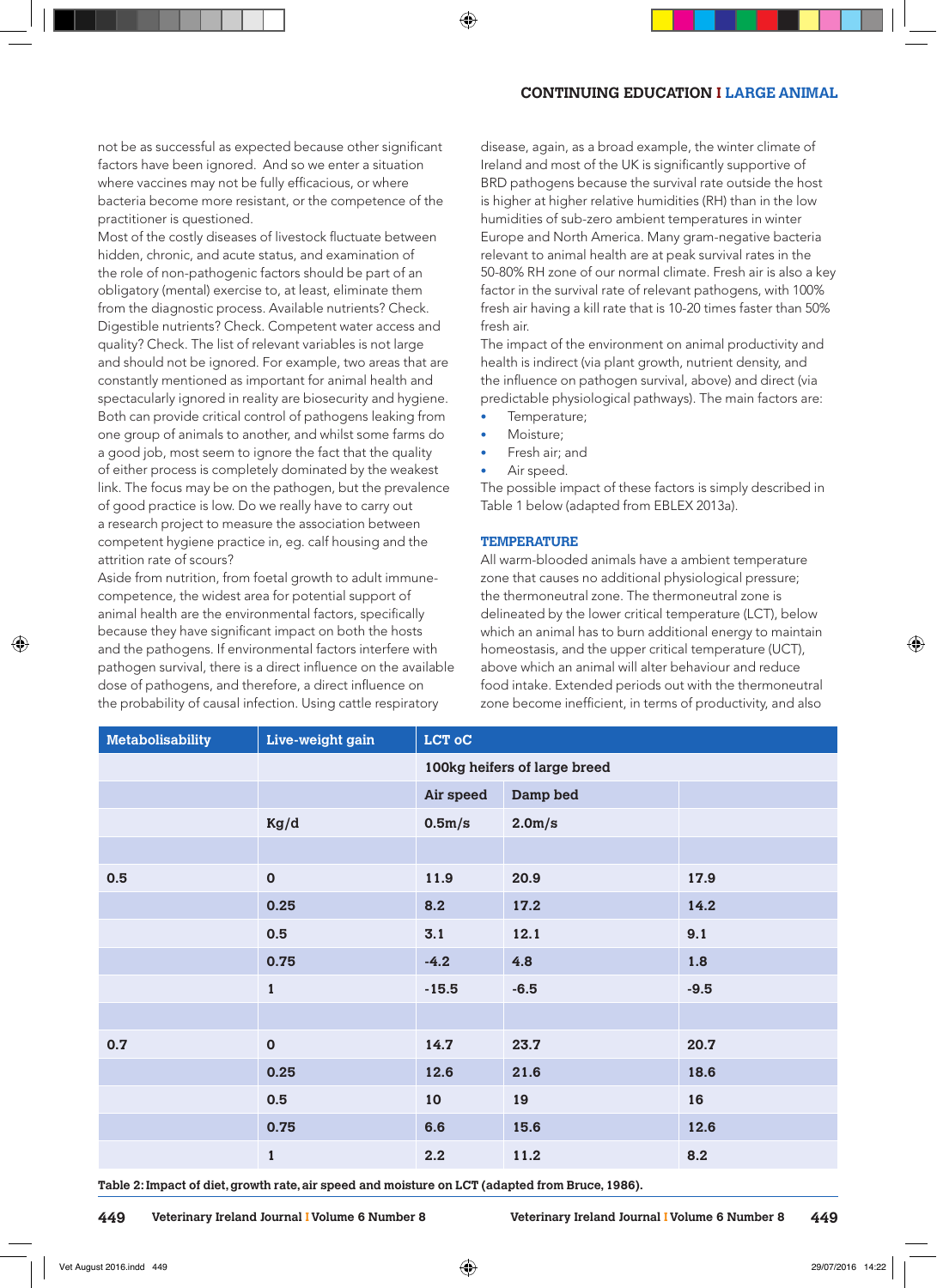## **LARGE ANIMAL I CONTINUING EDUCATION**

immunosuppressive. This process has been understood for decades and is actively managed in the modern pig and poultry sectors, but has only recently been recognised by the cattle sector.

The LCT of an animal is significantly influenced by its feed intake, dietary digestibility, current health status, genetics, and environmental conditions of moisture and air speed (see Table 2).

The LCT of a healthy dairy calf in the first week of life is in the region of 15-25°C dependant on breed and sex, and so it is totally predictable that all calves born during an Irish winter will be physiologically stressed. So, it is entirely predictable that an animal with a naive immune system, supported only by maternally derived immunoglobulins, will be additionally immunosuppressed, because it is born into an Irish winter. The solution is to acknowledge the problem as one of energy deficit, and provide a programme of increased energy in the diet, and/or additional support from jackets or quartz-linear heaters, and eradicate additional energy losses to the environment from draughts and damp. The role of moisture, or specifically, uncontrolled

accumulations of moisture, is that it helps to sustain various pathogens outside the host, provides a physical vector, and saps energy. Water on the floor wants to turn into moisture in the air, increasing ambient RH%, and reducing the effective ambient temperature because damp air extracts

energy from a warm body faster than dry air. A damp bed can reduce LCTs by  $6^{\circ}$ C, as well as providing a positive environment for many bacteria and viruses and costing more money for bedding, labour and diesel. Dryness is an achieved target in poultry production, and mostly understood in pig production. The cattle sector has a lot of potential in realising the value of controlling and avoiding excess moisture, so, ensure the drainage and the ventilation is in good shape.

All the environmental factors are independently important, but the conflict between fresh air delivery and air speed management is present across the whole of the UK and Ireland. Keeping the wind out of a livestock building is also a mechanism for keeping control of water ingress, and protecting stock from the hard physiological impact of increased air speed , which sucks energy from any body. However, the ill-designed response to living in a wet and windy climate is a profusion of buildings with solid wall and roof cladding, which may be efficient at keeping the rain out but are also entirely effective in keeping the fresh air out as well. Ironically, keeping the wind out actually increases the accumulation of moisture within a building, because natural ventilation is restricted. The end results are buildings that are colder than they should be (because they are damp), have higher RH% than outside air, and provide an aerial environment that increases the survival time of relevant

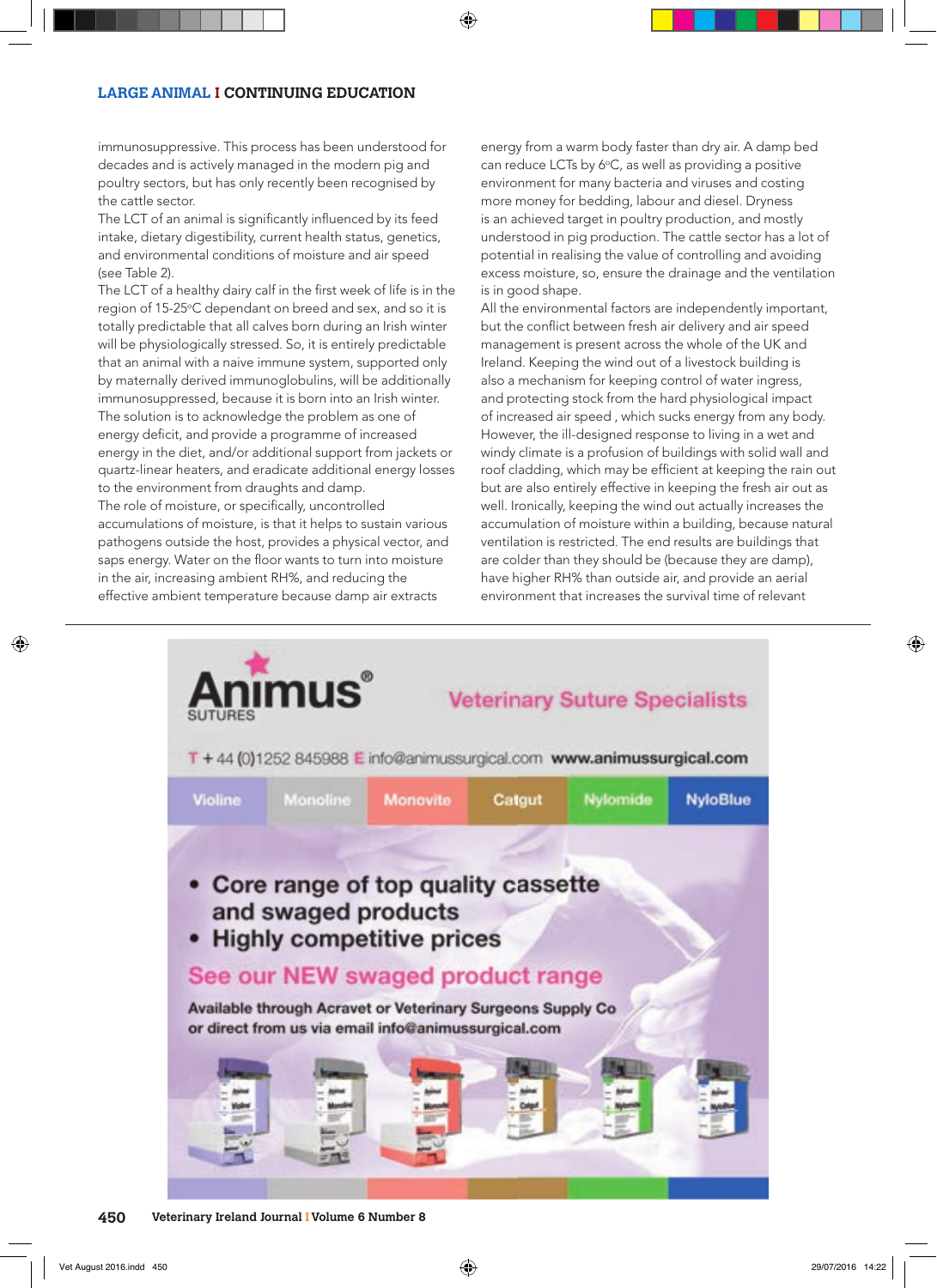## **CONTINUING EDUCATION I LARGE ANIMAL**



pathogens outside the host.

What has the industry done to protect our livestock? Clad the whole structure in tin (because it is cheap), paint it a dark colour so that it exacerbates the diurnal variation in ambient temperatures, and provide no holes in the roof to ensure airborne moisture remains trapped in the structure. There should be absolutely no confusion; the physical conditions described above will exacerbate virtually all livestock health and production issues. There is tremendous potential to improve. There is considerable free guidance material available on cattle building design issues (DairyCo 2012, EBLEX, 2013b). There is also a need to change attitudes towards buildings, from opinions to objective descriptions. Tin cladding may be 'cheap' to buy, but is expensive if it does not provide a competent environment for the livestock. For example, competent inlet and outlet areas for any building housing any stock can be defined using simple mathematics to give bespoke answers, based on published science and available guidance. However, the industry, including government bodies, still advise that ventilation should be 'adequate', with the end result that even new buildings for cattle are erected that are not fit for purpose. Just because there are holes in the roof and walls of a building does not mean the subsequent ventilation will be competent.

#### **STOCKING DENSITY**

Stocking density is often cited as a significant or potential contributor to animal health problems. In a broad analysis, the space between two animals must have a critical role in disease transmission. Infectious bovine rhinotracheitis (IBR) is much more likely to be transmitted cow-to-cow during a 60-minute stance in a collecting yard than in a field. Assessment of a health problem must always include stocking density, and it is not uncommon for stocking density to be considered at least part of the causation of many chronic health issues. Subjective assessments of livestock systems, therefore, may easily lead to conclusions that include overstocking as a problem, followed by possible solutions that include putting fewer animals in a space. Few farmers appear willing to take that option, and not surprisingly, health problems continue. However, the animal health assessment process utilised

by farmers and professionals is seldom fully objective, and subsequent diagnosis is often weakened as a result. The reality is that our livestock live in systems with many variable components, and for efficient production there is a requirement for all the components to be competent. An objective assessment of a cattle system, and overstocking in particular, should start with objective descriptions. If there are 100 cattle in a building 30m x 20m, the stocking density is 6m2 /animal. Standard texts can inform us for strawbased or slatted floors, for different liveweights of stock, whether 6m2 /head should be competent. If the evidence on farm is that the stocking density is not competent, any assessment should question the possible reasons for this, starting with an analysis of the physical environment. The amount of space available is not the prime factor; it is the quality of the available space (control of moisture, fresh air, air speed) that are the prime factors. The result is that the practitioner, making a correct diagnosis, is able to guide the client towards practical solutions that may include drainage, ventilation, feed space, lying space, etc.

Animal numbers per farm are likely to increase, adding to the pressure of overstocking. The risks of infection will also increase, but this does not have to mean an increase in disease prevalence. The pig and poultry sectors have also learned the hard way that to maintain production they have to do as many of the production steps as correctly as possible. There is little success in adopting a vaccination programme if the environmental pressures are reducing vaccine efficacy by a factor of four, for example. We need to set achievable targets on individual farms, and then pursue them ruthlessly.

#### **MOISTURE**

Animal systems process large volumes of water that may be clean to start with but, which becomes dirty once exhaled or excreted. The target is to prevent moisture accumulation within a building, and the design requirement is competent drainage and ventilation. The former is not a given, and if a system has poor floors, inadequate slopes and/or drainage channels, the floor will be substandard forever, until it is changed.

Similarly, ventilation, where the design function is twofold:

- Removal of airborne dusts, gases, heat, moisture and airborne pathogens/commensals;
- Introduction of fresh air through oxygen delivery system.

The simple fact is that a system cannot have the latter (fresh air delivery) until the former (air exhaust) takes place. Thus, the removal or release of exhaust air has to take place before 'ventilation' can occur. The mechanism behind ventilation is simple; a force is required to provide air movement, and, in a naturally ventilated cattle building, the force is provided by pressure differences around the building. For 80%-90%+ of the year, the required force is provided by the wind, which creates areas of high and low pressure around every structure, and exhaust air is sucked or forced out of a building, to be replaced by an equal volume of clean air from outside.

The major design flaw in Irish and UK cattle-housing systems is that there are many 100% solid walls, especially